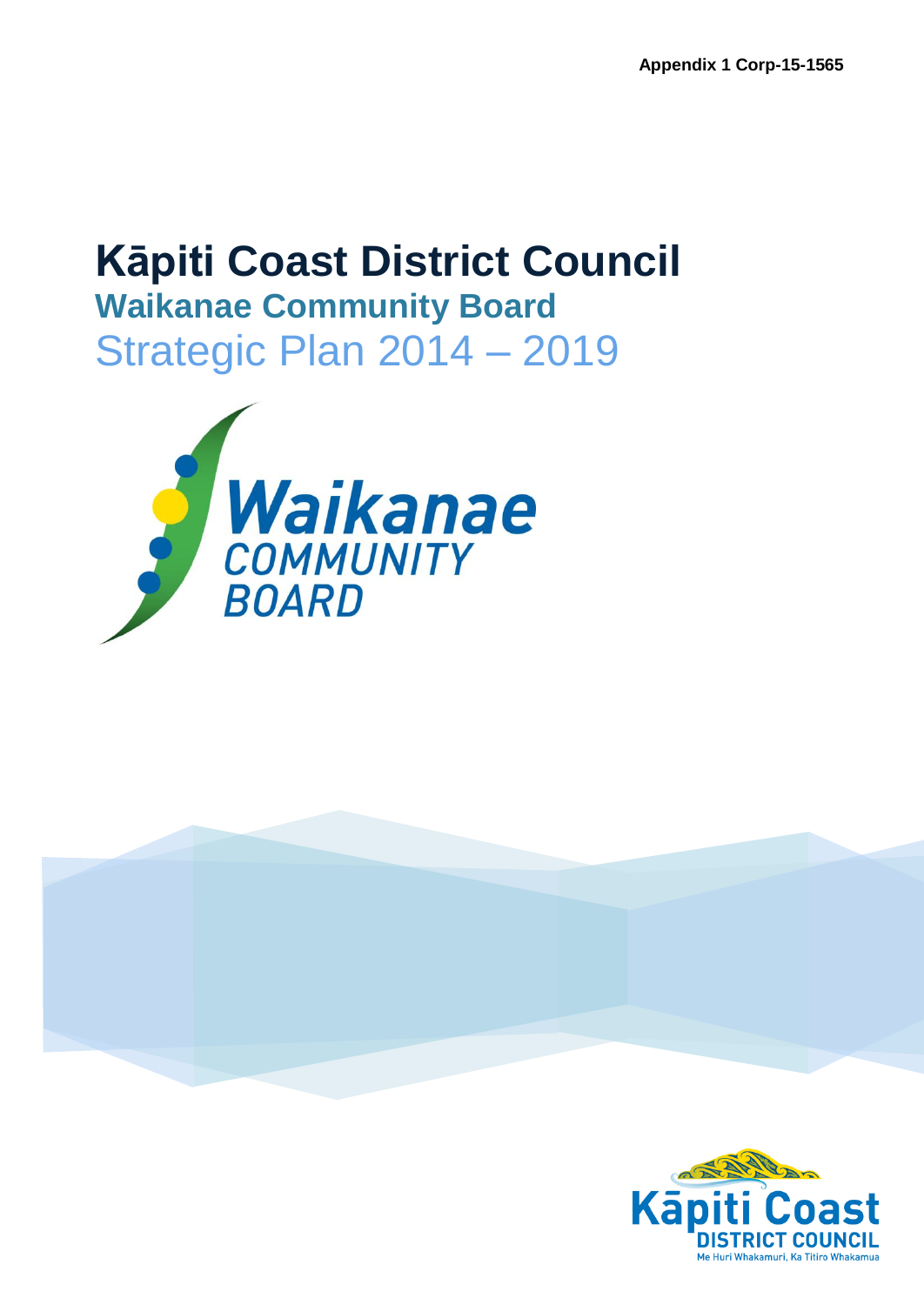# **PREFACE FROM THE CHAIR**

For the Waikanae Community Board to be effective it needs a pathway that clearly outlines our ambition for the Waikanae community and supports decision-making focus and choices. The Waikanae Community Board's Strategic Plan provides this pathway. It outlines our strategic direction and goals, and is about what we can achieve working with the Kāpiti Coast District Council, our community, local businesses, and other key stakeholders.

The Community Board have conducted a review a year into the delivery of our strategic plan. Our strategic plan has been refreshed to reflect our progress and any new strategic issues within our operating environment that gave us cause to think about whether we had the right set of goals.

The timing of our review has coincided with the release of Kāpiti Coast District Council's proposed long term regional plan. This has meant that we were well positioned to carefully consider the proposal in the context of our own strategic direction and goals, and make adjustments to our goals, so the needs of the Waikanae community are current and focused.

Eric Gregory Acting Chair **April 2015**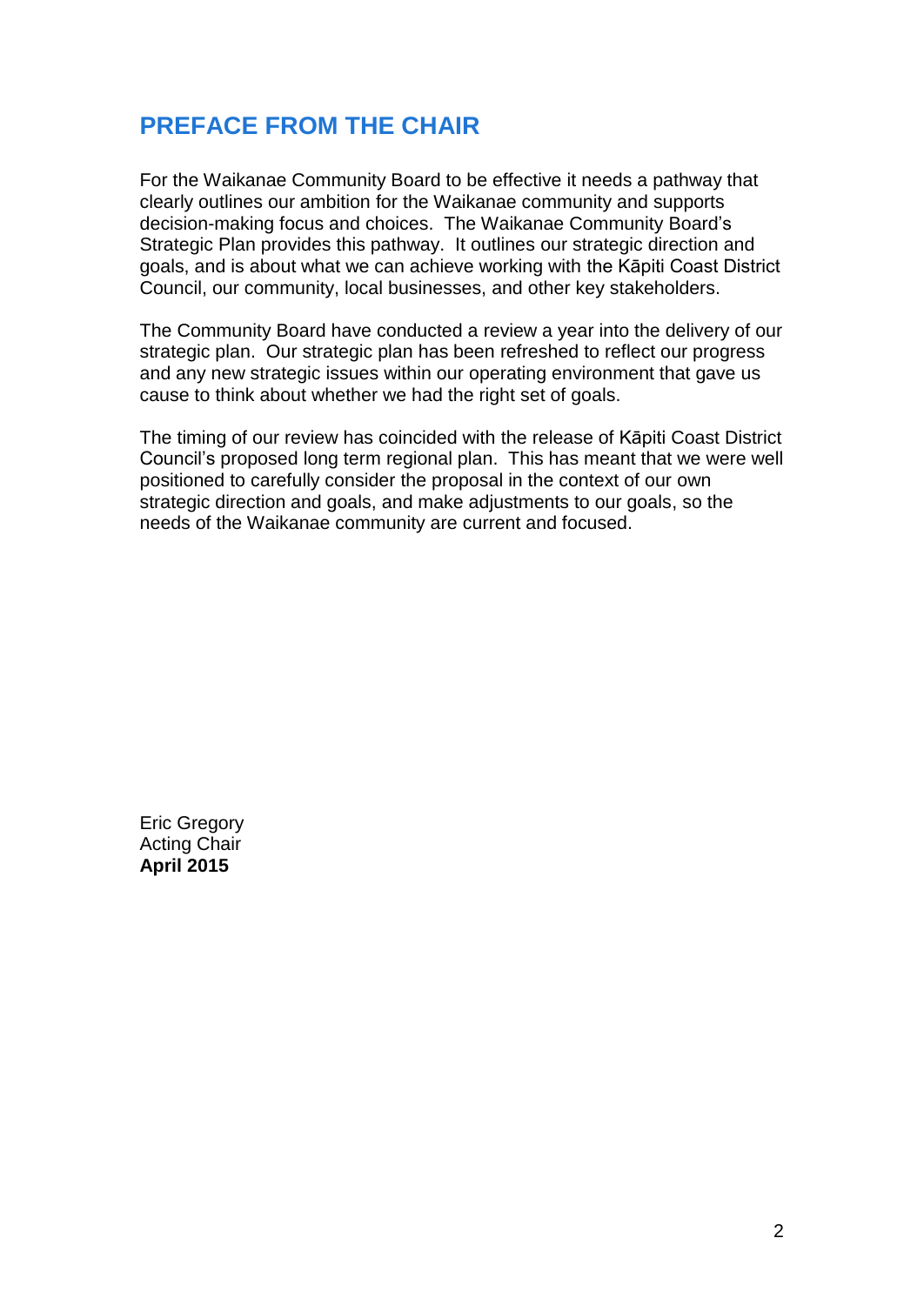# INTRODUCTION

The Board have reviewed and revised its strategic plan in light of changes to our operating environment. Our review process has validated the importance of our role, the work that is taking place, and it has identified new areas where additional focus is required.

# SCOPE OF PLAN

This strategic plan continues to chart a course for the Board and feeds directly into the Kāpiti Coast District Council long term planning process. New goals have been included in response to the long term plan.

# MEASUREMENT

Outcomes have been included under each goal area to help us know if we have achieved or been successful in the delivery of the work. Outcomes can be expressed in a number of ways such as a quantitative performance measure and target, or qualitative benefit outlining what the Waikanae community will receive as a result of the successful delivery of our priority areas.

The Kāpiti Coast District Council are in the process of reviewing how they measure their performance so it is easier to assess how well they have delivered to plans. The Board will further refine and align its measures to that of Kāpiti Coast District Council during our next review period.

Every six months the Board will report against progress of our yearly goals, and each year confirm specific priorities from the strategic plan that will become the focus for the coming 12 months.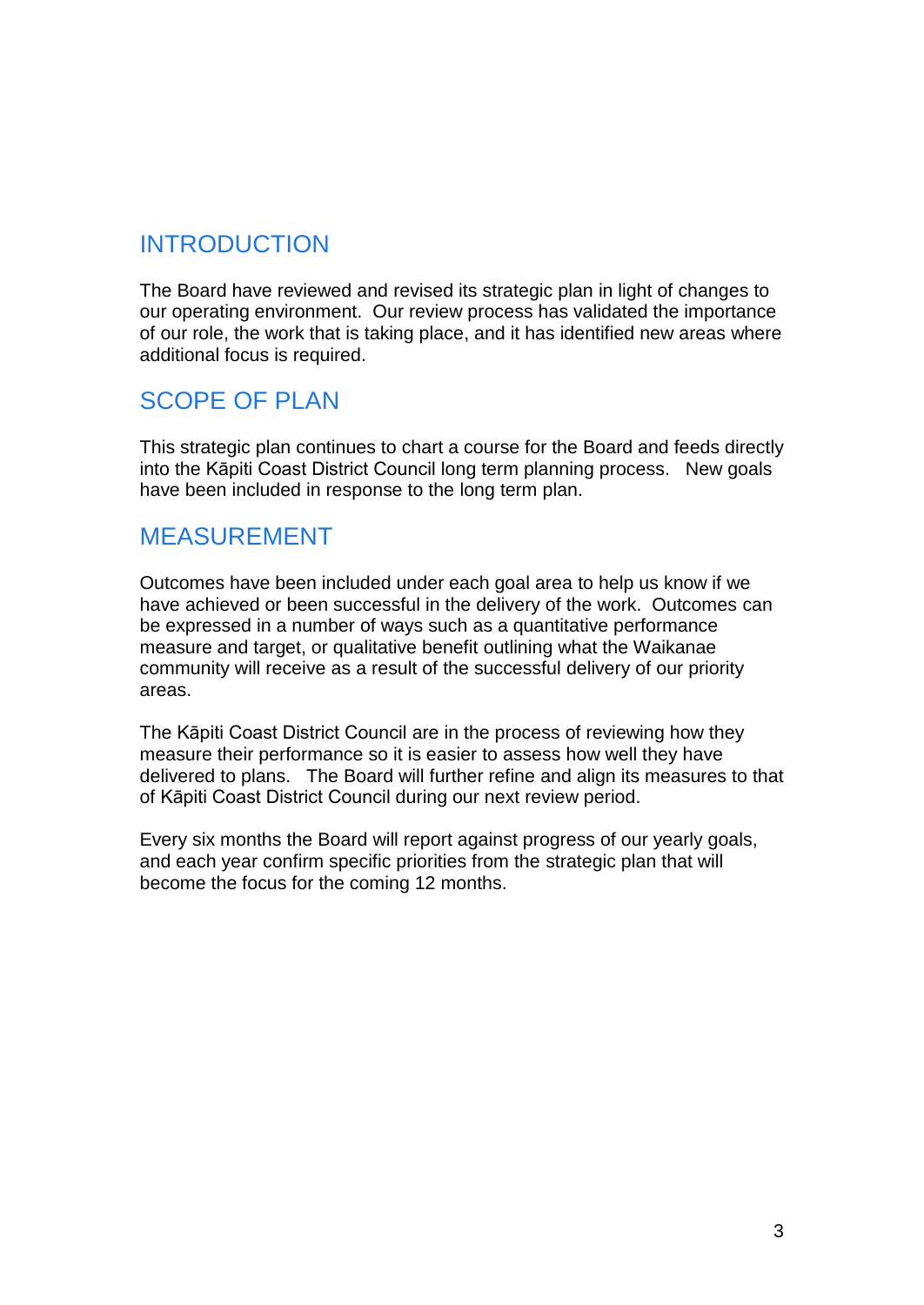# THE WAIKANAE COMMUNITY BOARD AND ITS CONTEXT

The Waikanae Community Board consists of four elected members and a Ward Councillor, to work on behalf of the Waikanae region. We carry out functions and exercise powers delegated to us by Kāpiti Coast District Council.

#### **Mission**

Our mission statement is to provide leadership, engagement and support for a growing, developing and changing Waikanae community using a balance of prudent, transparent and proactive decision making.

#### How We Link with the Community

The Board members will be available, open minded and prudent in their interaction with the community. We link with the community we live in and work in by our availability.

#### Vision

#### *Waikanae – a place to grow up and a place to grow old*

The Board would like to support the development of Waikanae so that people identify it as a place to live, work and establish new businesses. Our vision for the future is that:

Waikanae will be a community for all ages that people experience as unique, diverse, safe and vibrant.

Our vision for the future continues to be a source of inspiration and provides us with clear decision-making criteria. It strongly aligns to the vision Kāpiti Coast District Council developed for the Kāpiti region.

#### Our Values

The Board must be seen to be totally professional and ethical in our working life. Our values will assist us to do so. The Board will:

- act with integrity and honesty
- be transparent and open
- be inclusive and available to the community and each other
- ensure sound financial governance
- provide strong leadership and support
- be forward thinking and innovative
- ensure robust decision making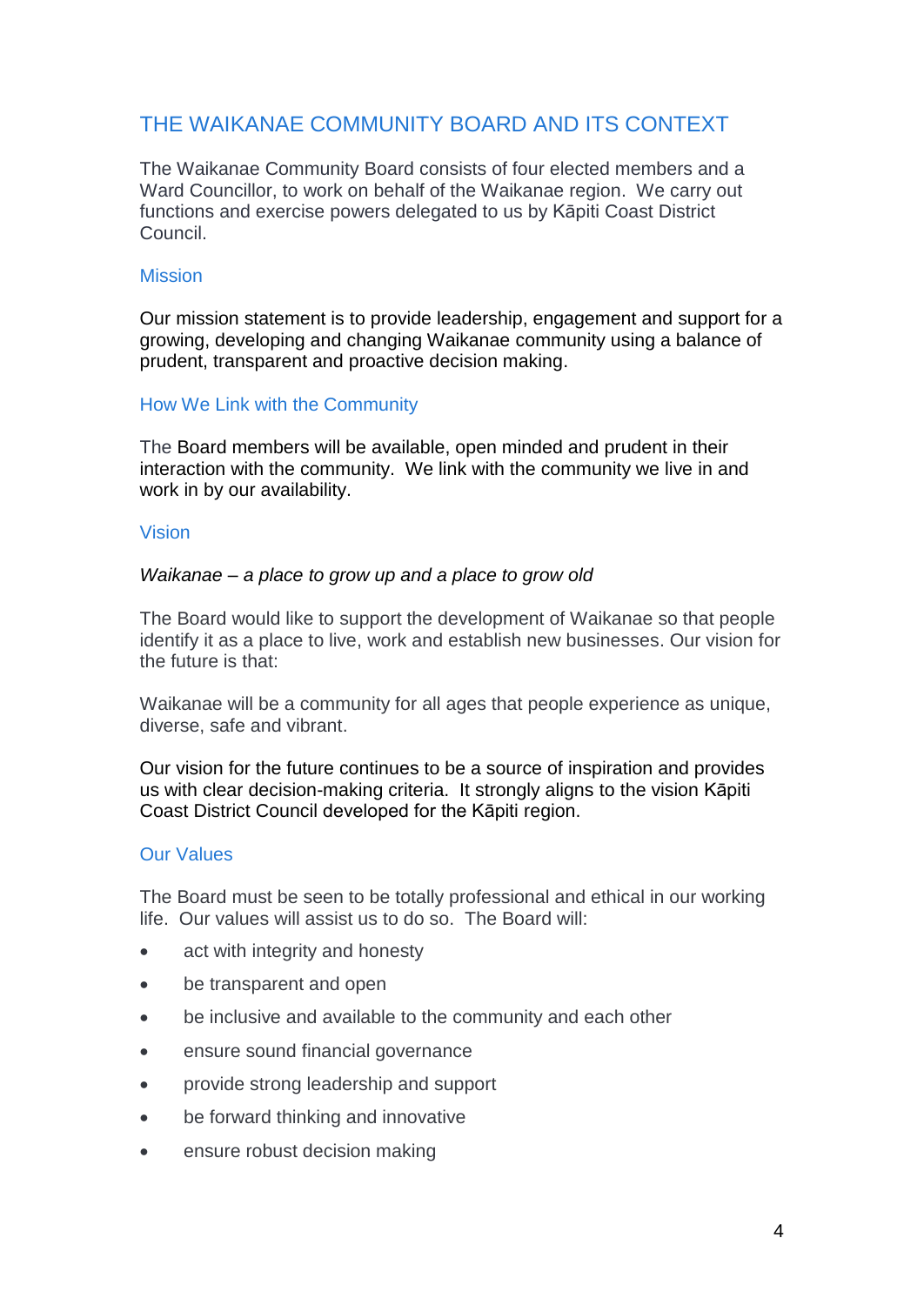# THE BOARD AND ITS CONTEXT

#### Kāpiti District Outcomes

Kāpiti Coast District Council have identified five outcomes for the district aligned to the regions vision and in support of long term planning and development over the next 20 years:

- Strong partnerships
- Democracy through community participation
- Wise management of public funds
- Resilient community
- Thriving economy vibrant culture diverse community

The Kāpiti Coast community has developed seven community outcome areas:

**Outcome 1:** There are healthy natural systems which people can enjoy

- **Outcome 2:** Local character is retained within a cohesive District
- **Outcome 3:** The nature and rate of population growth is appropriate to community goals
- **Outcome 4:** The Community makes wise use of local resources and people have the ability to act in a sustainable way on a day to day basis
- **Outcome 5:** There is increased choice to work locally
- **Outcome 6:** The District is a place that works for young people
- **Outcome 7:** The District has a strong, healthy, safe and involved community

In fulfilling our role, the Board strives to make a significant contribution to both sets of outcome statements through careful strategic planning and delivery.

#### THE ENVIRONMENT AND HOW IT IMPACTS ON WAIKANAE DEVELOPMENTS

#### **Population**

The Board officially covers an area from the Waikanae river in the south through to Peka Peka in the north. The Reikorangi community currently fall out of this catchment area.

Reikorangi is technically part of the ward boundaries covered by the Otaki Community Board even though it has a closer geographical proximity to Waikanae. The Board provide the Reikorangi community with representative services and advice.

The Kāpiti Coast District Council are in the process of undertaking a representation review. We have asked the Council's review team to consider this anomaly and propose an adjustment to the Waikanae ward boundaries to include Reikorangi. We have also requested that the Te Horo boundaries are considered within this review. Community representation reflects a new priority for the Board.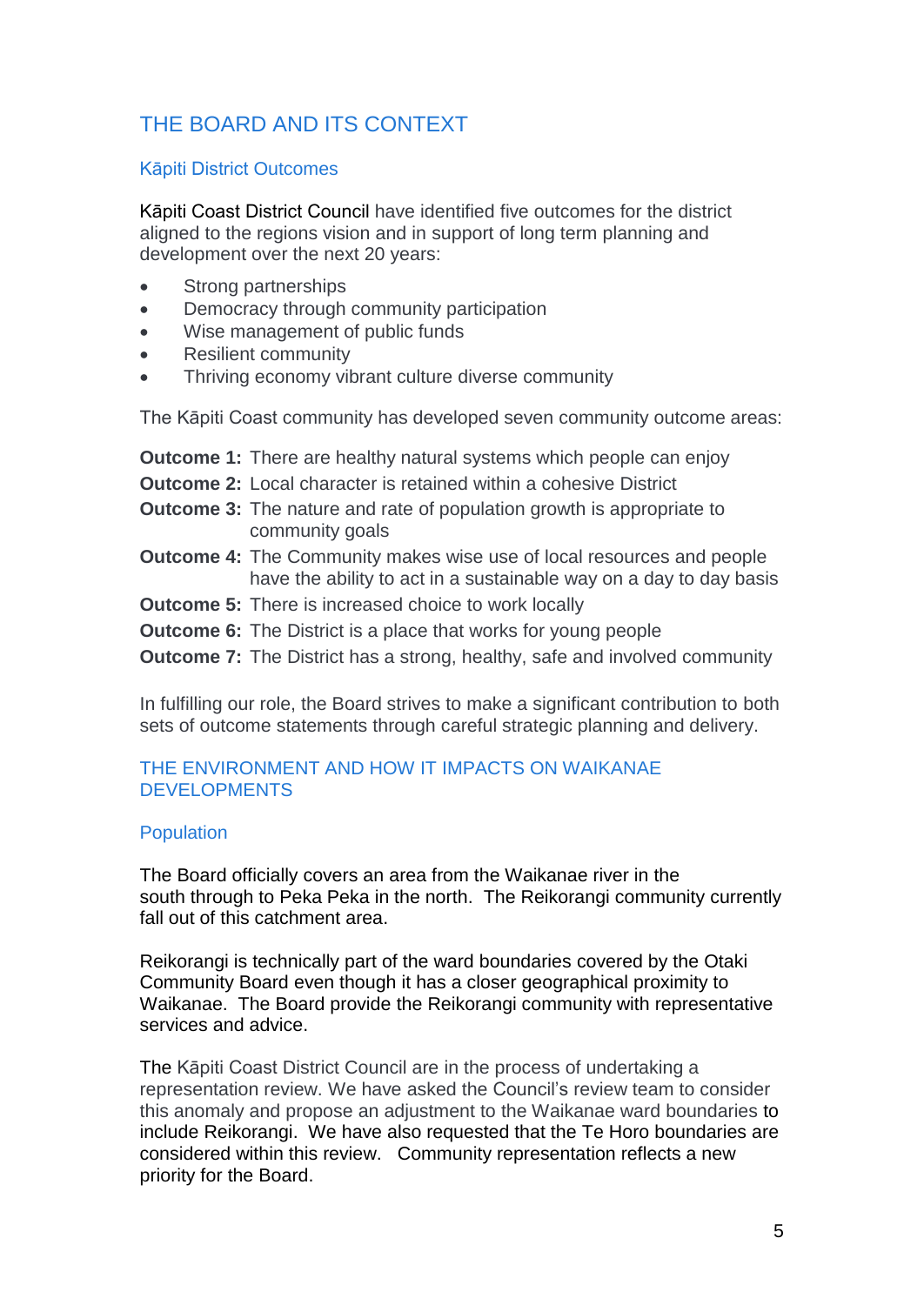The Kāpiti Coast continues to experience a growth in its population. While patterns of population growth within the Waikanae catchment are shifting we will need to continue to provide services that enable older people to participate and work in the community and to live safe and independent lives.

#### Social

There continues to be a trend for young people to move out of the Waikanae community. We will need to work together to build an economy and community that is attractive to young people, offering new facilities for quality education, and a place to live long term.

#### **Political**

In the Board's view the amalgamation proposal for Councils across the Wellington region is unlikely to take place. We remain committed to continue to plan and provide services in accordance with powers delegated to us by Kāpiti Coast District Council.

We will continue to keep a watching brief on the amalgamation process, and will be ready to respond to final decisions that impact on the Waikanae community where required.

#### Economic

The Community Board are well placed to advocate, support and oversee developments that will significantly contribute to the growth and revitalisation of the Waikanae region.

The Board have delivered robust decision making, and sound financial governance since the 1989 re-organisation of Local Government, resulting in our continued stewardship of three grants. These grants were established to enable us to give financial support to those individuals or groups who apply to the fund for the implementation of improvement initiatives or capital projects that will benefit the Waikanae community. We will review the way the community funds are structured in the unlikely event that amalgamation of Council goes ahead.

Transportation initiatives within the region are designed to reduce the drive time to Wellington and therefore attract to Waikanae more families, professional couples, and local businesses, which will inturn support the growth of thriving community and local economy.

The board agreed to strengthen our focus on regional transportation and parking initiatives. There are currently insufficient car parking to support people who choose to utilise public transport and commute into Wellington. The Board has also noted the increasing congestion on the Elizabeth Street rail crossing and are concerned by the current lack of an emergency services plan for the crossing.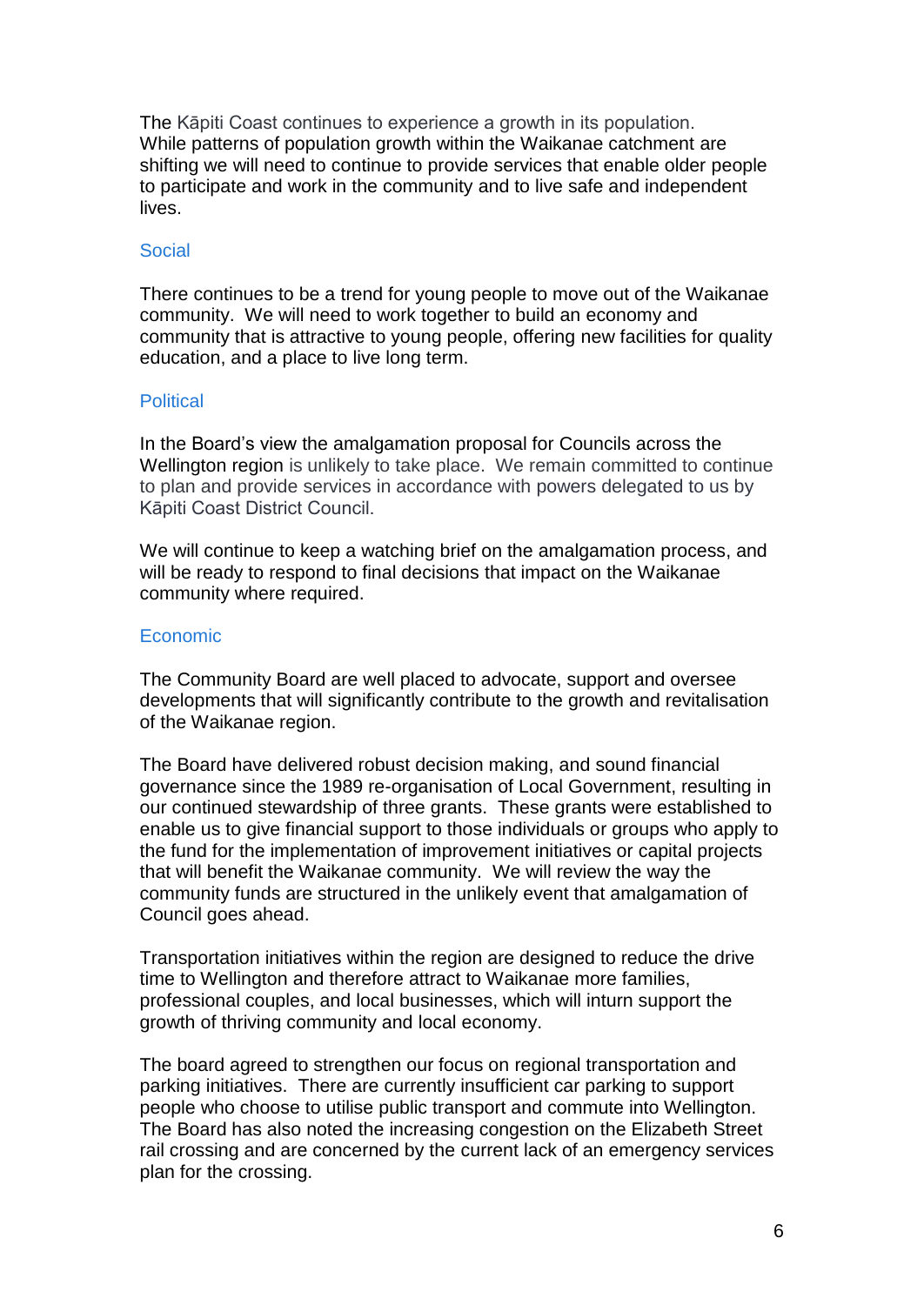#### **Technology**

Technological developments particularly, broadband connectivity, will continue to minimise the perceived locality and commuting barriers associated with Waikanae by enabling people to work more effectively from their place of residence.

#### **Environment**

Waikanae has a number of distinctive natural features including the Waikanae river and beach, which are highly valued by the community and its visitors.

Restoration and enhancement of the Waikanae environment remain an important focus for the Board. We have strengthened our focus for the maintenance of the uniqueness of the Waikanae beach.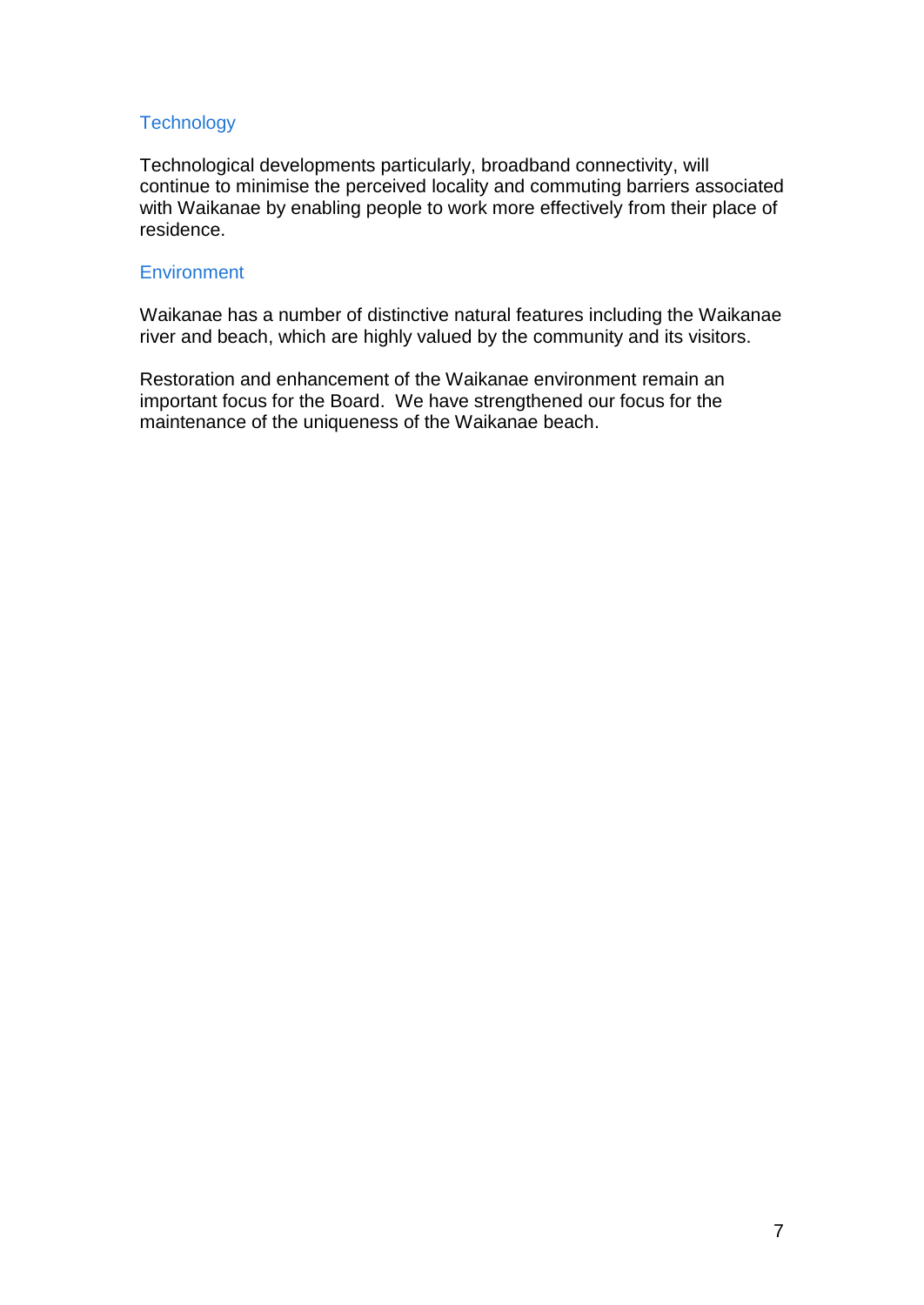In setting our strategic direction, the Board has taken into account our role and the value we deliver, our operating environment including high level drivers for change or key challenges facing our community, and the outcomes we are working towards.

The goals that will guide our direction over the next four years and the specific goals within each goal area remain relevant and are defined as interdependent.

These goals have been confirmed with some adjustments to our approach or new priorities have been included.

# OUR GOALS

#### Promotion of the Board

We are an elected Board, here to serve the Waikanae Community, and in doing so support the work of the Kāpiti Coast District Council. It is important that the community know where they can go for assistance, and are well informed about the contributions and successes of all of the Board's endeavours.

#### Partnership with the community and local businesses

To keep and attract people to Waikanae we need to work smarter utilising all resources available to collectively grow, and develop the Waikanae region.

The Board, in its leadership role, will work collaboratively with the Kāpiti Coast District Council, community and local businesses.

#### A cohesive and connected community

A thriving community is a connected community. To facilitate social cohesion, stronger networks and grassroots action, we will advocate for and co-ordinate initiatives that will support physical connectivity across the beach, town, village, east and north suburbs, Peka Peka, and other communities we may represent in the future.

#### Restoration and enhancement of the Waikanae river corridor

The Board will continue to advocate for, co-ordinate, fund and oversee the implementation of plans to restore and improve the natural structure and function of the Waikanae river corridor.

#### Town Centre, and the handover of State Highway 1

The Board will support the design and redevelopment of the town centre, and the handover of State Highway 1 to the Kāpiti Coast District Council as a local road.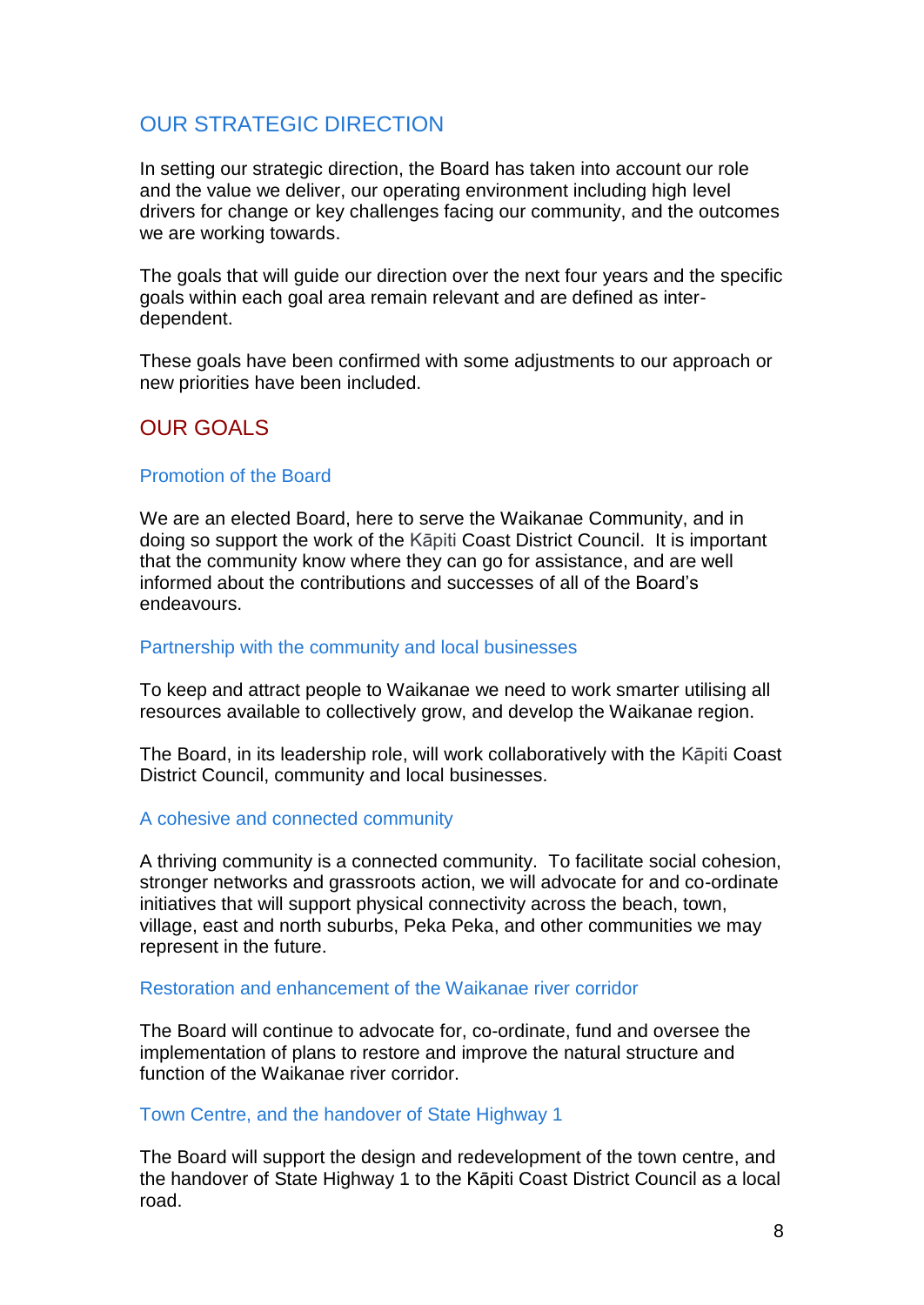### Goal 1

To promote the Board role and successes

#### Progress Update Year One - how have we done?

We have made good progress against this goal area. A logo to visually articulate and represent the work of the Board is now in place. We have secured space in the "Kāpiti update" a local publication to help us raise our profile and keep the community well-informed of our work and relevant community developments or events.

#### Year 1 - 3

Identify and publicise Board led or initiated improvements and community developments

Utilise the Kāpiti Coast District Council web pages and other communication vehicles to promote the role of the Board and raise its profile

Utilise our logo to visually articulate and represent the work of the Board

#### Year  $1 - 5$

Disseminate the Board's strategic plan to local businesses and the community

Implement, refine and conduct regular reviews of progress against this plan

- The Board is more accessible and known for its responsiveness to community needs
- The Board is seen as a leader in enabling and supporting the development of a thriving community
- The number of times the Board presents to a community or business group increases each year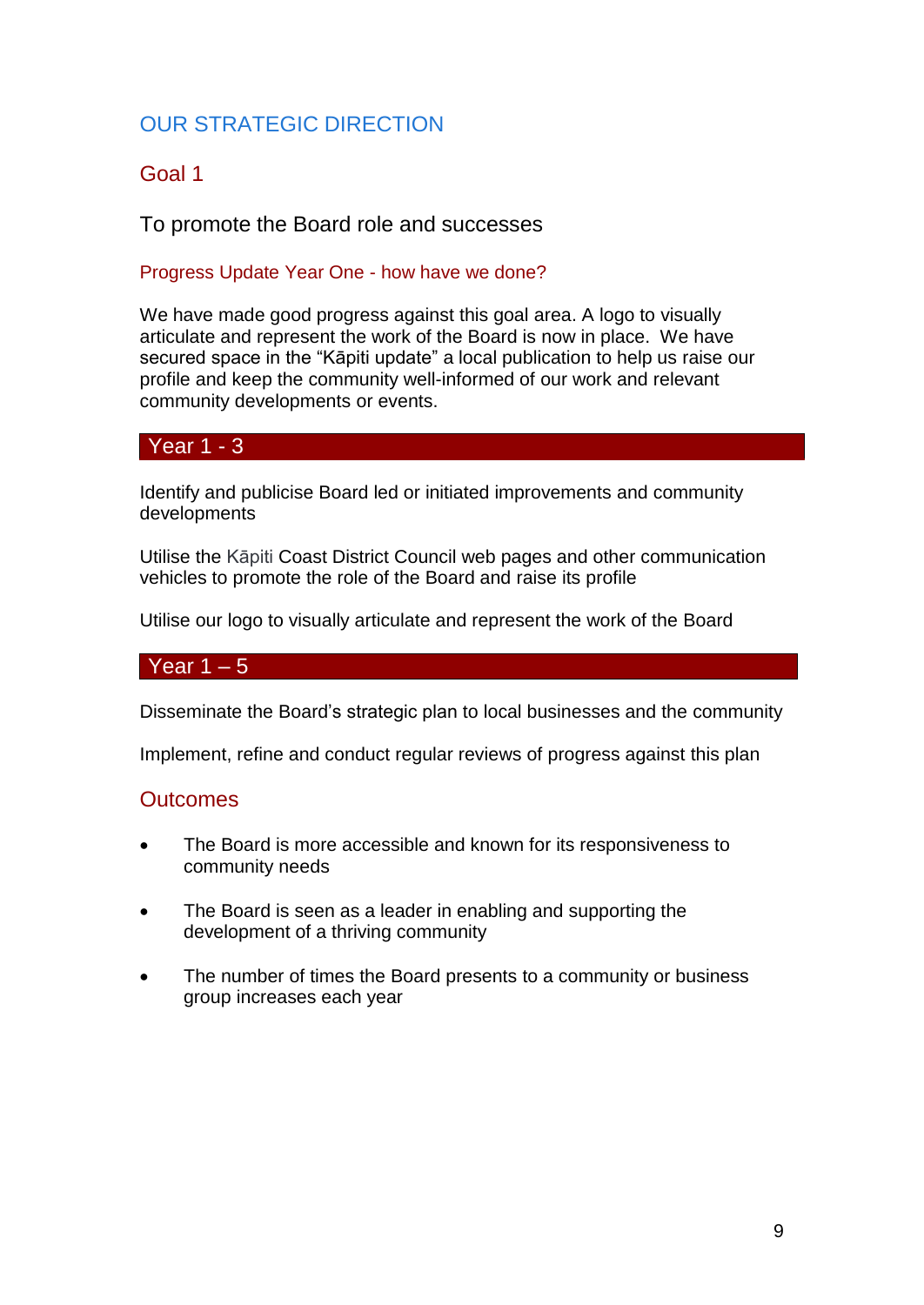### Goal 2

Work in partnership with the community and local businesses to keep and attract people to Waikanae

#### Progress Update Year One - how have we done?

The Board continue to advocate for the continuation of the recycling centre, Mahara Gallery and Waikanae Library redevelopments, and are part of the process to lead and manage the aesthetic appearance of State Highway 1. We have adjusted some specific goals to better reflect a partnership model in the development of community initiatives. We have also expanded and strengthened our focus to support the development of schools in the community.

#### Year 1

Encourage community leaders and local businesses to synthesis a brand for Waikanae aligned to the Board's vision for the Waikanae community

Enable the development of a suite of tools to support the use of the brand that can be distributed and applied more widely by the community and local businesses

Support recycling and waste minimisation, and advocate for the continuation of the recycling centre

Advocate for and support the developments of the Mahara Gallery and refurbishment of the Waikanae Library

Lead and manage a process to improve the aesthetic appearance of State Highway 1

### $Year 2 - 3$

Enable the community and local businesses to identify what makes Waikanae a "preferred" place to live

Support the development of an events plan that enables the growth of a lively community and business district

Support the community and local businesses to produce publicity plans to raise awareness and promote the attractions of Waikanae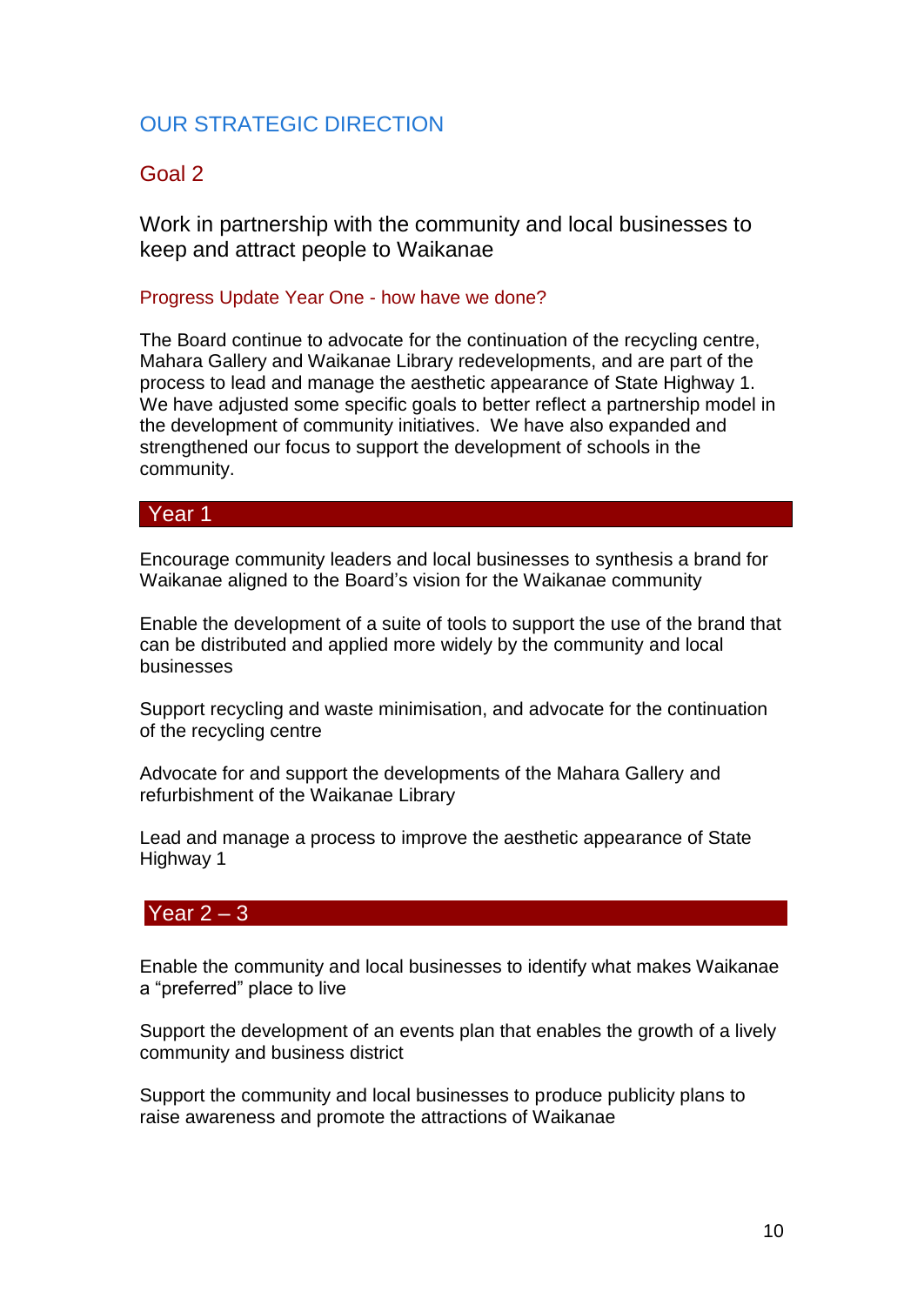# Year  $3 - 5$

Work with central government agencies and advocate for the establishment of a primary/secondary school within the Waikanae community

- Local businesses and the community are empowered and buy-in to community building initiatives
- There is an increase in grassroot action where community drive and own their developments
- A brand for Waikanae that is aligned with the Board's vision for Waikanae is in place
- The process to improve the aesthetic appearance of State Highway 1 is complete
- A response is received from the Ministry of Education in relation to the establishment of school facilities within the Waikanae Community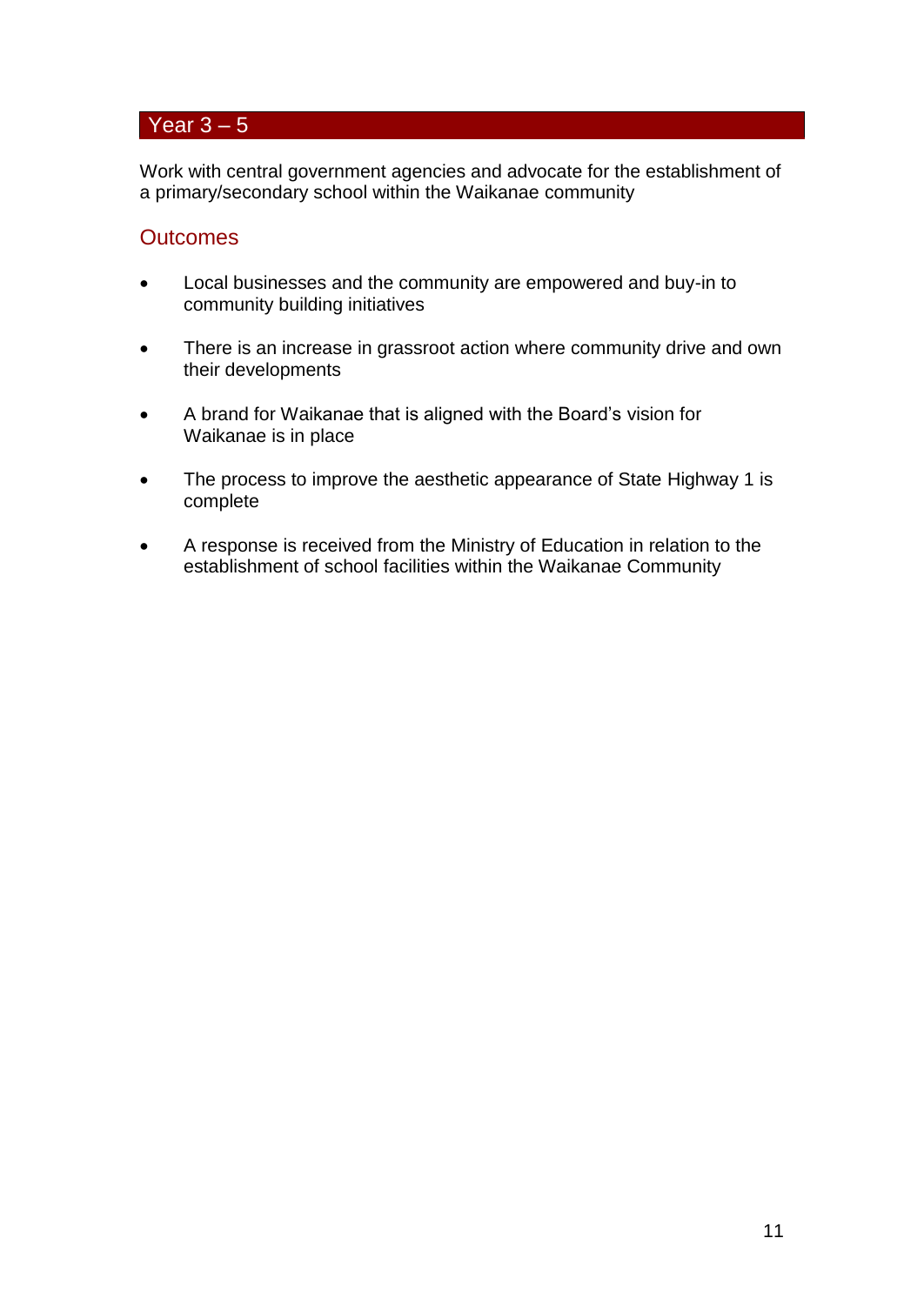# Goal 3

Promote the development of a cohesive and connected community

#### Progress Update Year One - how have we done?

We continue to support the Council to work with the Greater Wellington Regional Council and NZ Transport Agency in relation to transport and parking initiatives, however, tangible progress has been less visible within this goal area. We have refocused and included a number of new goals in year 1 – 2 in response to a changing operating environment.

#### Year  $1 - 2$

Influence changes to the Waikanae ward boundaries to include Reikorangi and Te Horo

Promote the delivery of an emergency plan for Elizabeth rail crossing

Promote and influence the development of improved parking facilities for the Waikanae region

Influence the redesign of bus routes to support the reduction of locality barriers across Waikanae

Advocate for the introduction of express bus services through the suburbs of Waikanae

#### Year  $2 - 3$

Protect the unique aesthetic appearance across Waikanae suburbs and the beach

Promote easier access to and maintenance of the current retail centre

Advocate for the introduction of a Waikanae shopping bus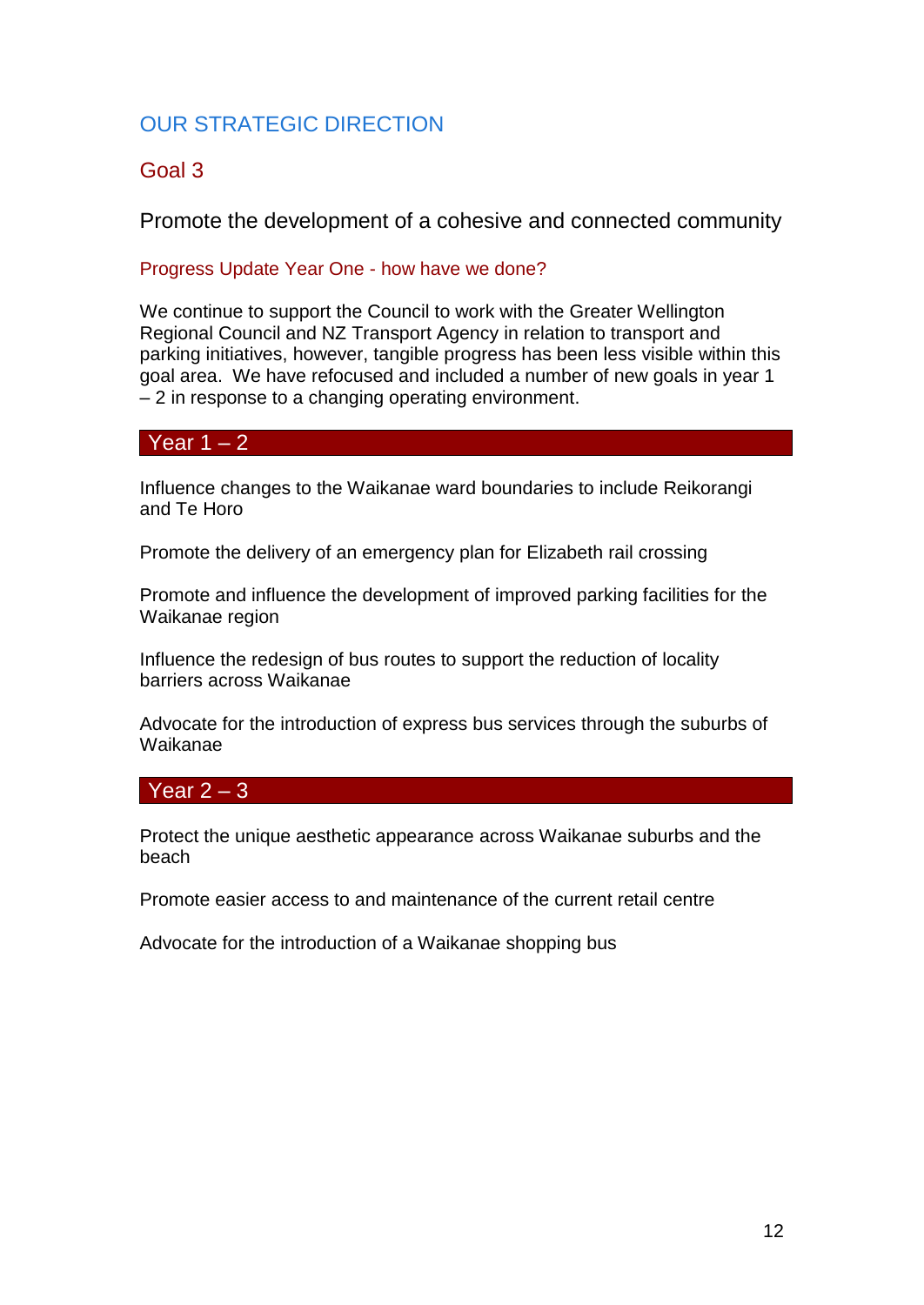- A submission in response to the Kāpiti Coast District Council Representation Review is completed on time
- An emergency plan for Elizabeth Street rail crossing that the Board support is in place
- Community outcomes for the Waikanae Beach that the Board supports is in place
- Community identify and social cohesion is improved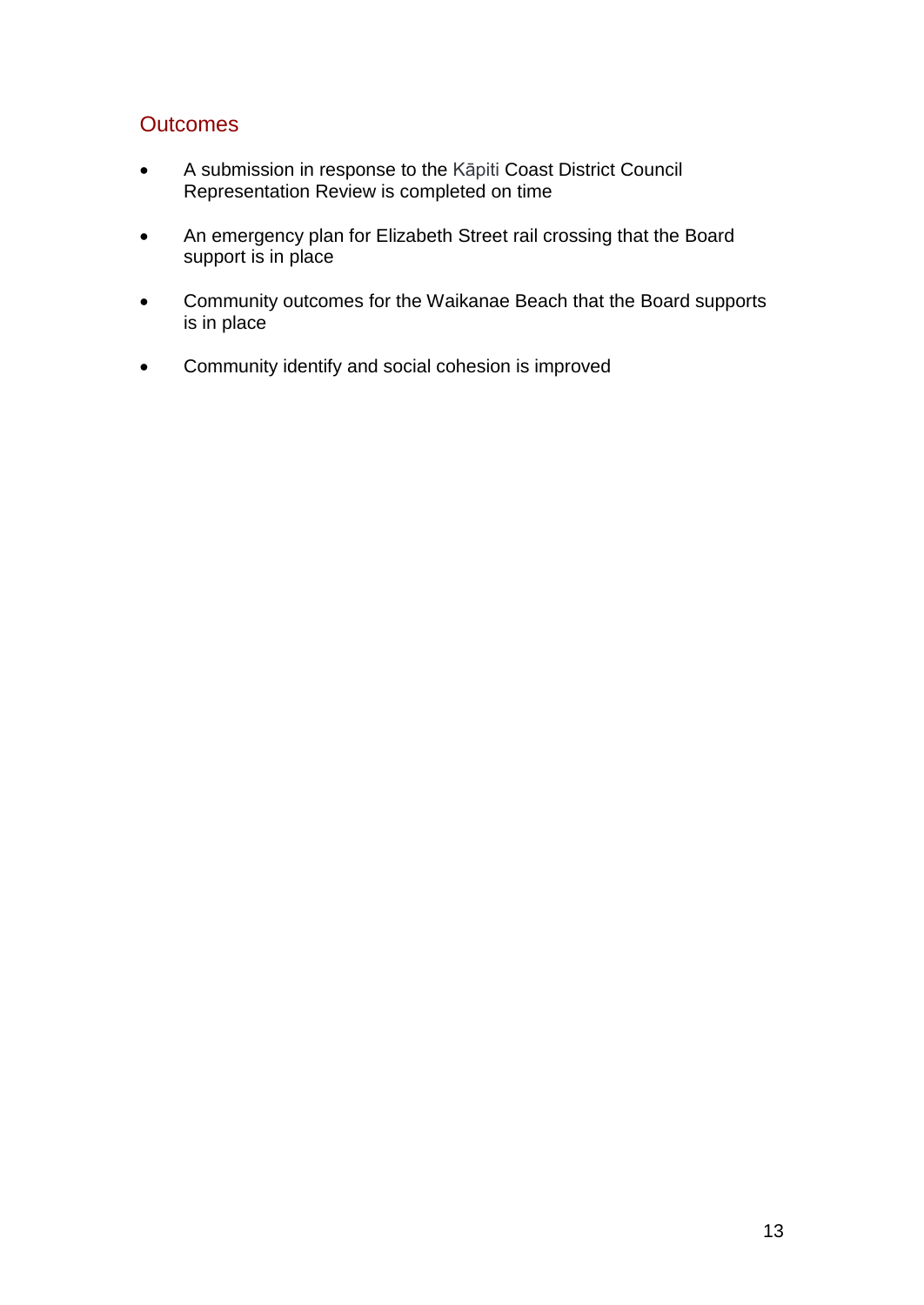#### Goal 4

Support the restoration and enhancement of the Waikanae river corridor

#### Progress Update Year One - how have we done?

The Board have made substantial progress within this goal area in terms of establishing strong and effective partnerships with all key stakeholders. We have built a profile and reputation that ensures any issues or decisions in relation to the river are referred to our Board for consideration.

We have continued to fund activities to restore the rivers environment and ongoing maintenance activities.

#### Year 1

Keep the Paraparaumu/Raumati Community Board informed on all developments

Continue to maintain and build a good relationship with Friends of the Waikanae river, and continue to fund the restoration of the river environment and on-going maintenance activities

Work with key stakeholders to improve and ensure easier access and parking in the river corridor and submit to the Long term plan for bridge access and road access of the handed back State Highway 1

Support the improvement of access from Howarth Block to Waikanae, and advocate for the build of an additional foot bridge

#### Year  $2 - 3$

Continue to explore water level control, stop bank, and metal extraction options with the Greater Wellington Regional Council, consult with the community and develop a written submission on preferred option(s)

#### **Outcomes**

 The Waikanae River and its environment remains protected and enhanced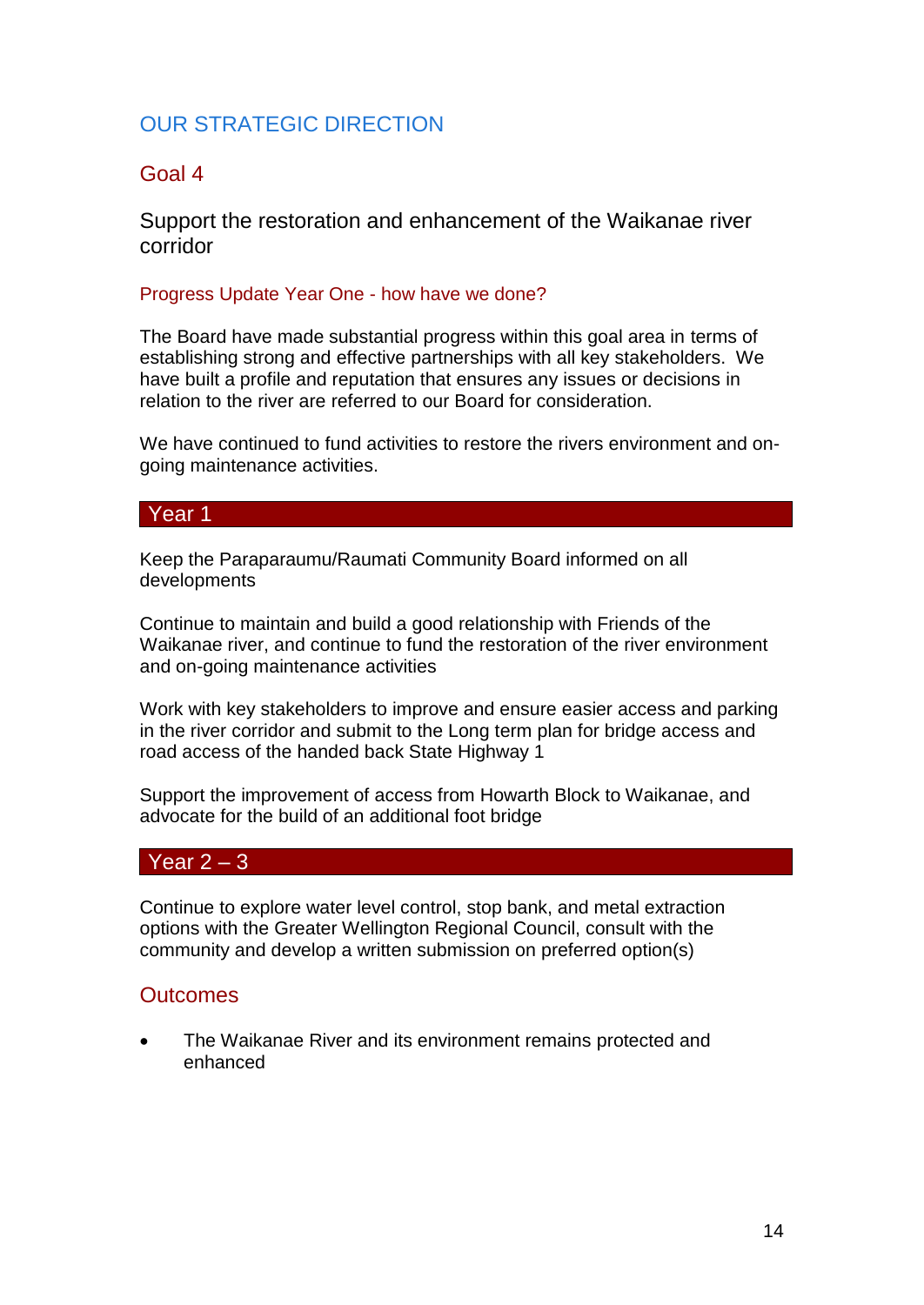## Goal 5

To support the design and redevelopment of the town centre, and the handover of State Highway 1 to Kāpiti Coast District Council as a local road

#### Progress Update Year One - how have we done?

Work is underway to ensure town centre designs are scrutinised for their effect on the Waikanae community. The Board have strengthened our focus in the redevelopment of the town centre and included a number of new goals in year  $1 - 2$ . Many of these new priorities respond to options outlined in the Kāpiti Coast District Council's long term plan.

#### Year  $1 - 2$

Engage with the community to discuss concept plans and establish level of buy-in

Continue discussions with staff on traffic modelling and parking for the wider town centre

Ensure the Board is part of any working or focus group on town centre developments

Ensure Waikanae is first town centre within the region to be redeveloped

Work for the continued viability of Mahara Place as the town centre hub

Continue to advocate for a joint upgrade to the Mahara Gallery and Waikanae Library

Consult with Greater Wellington Regional Council regarding train timetable and Elizabeth Street crossing

#### Year 2

Ensure new designs are carefully scrutinised for their effect on the Waikanae community

#### Year 3-5

Manage the process to determine the best future use of the town centre, and lead the beautification process of Waikanae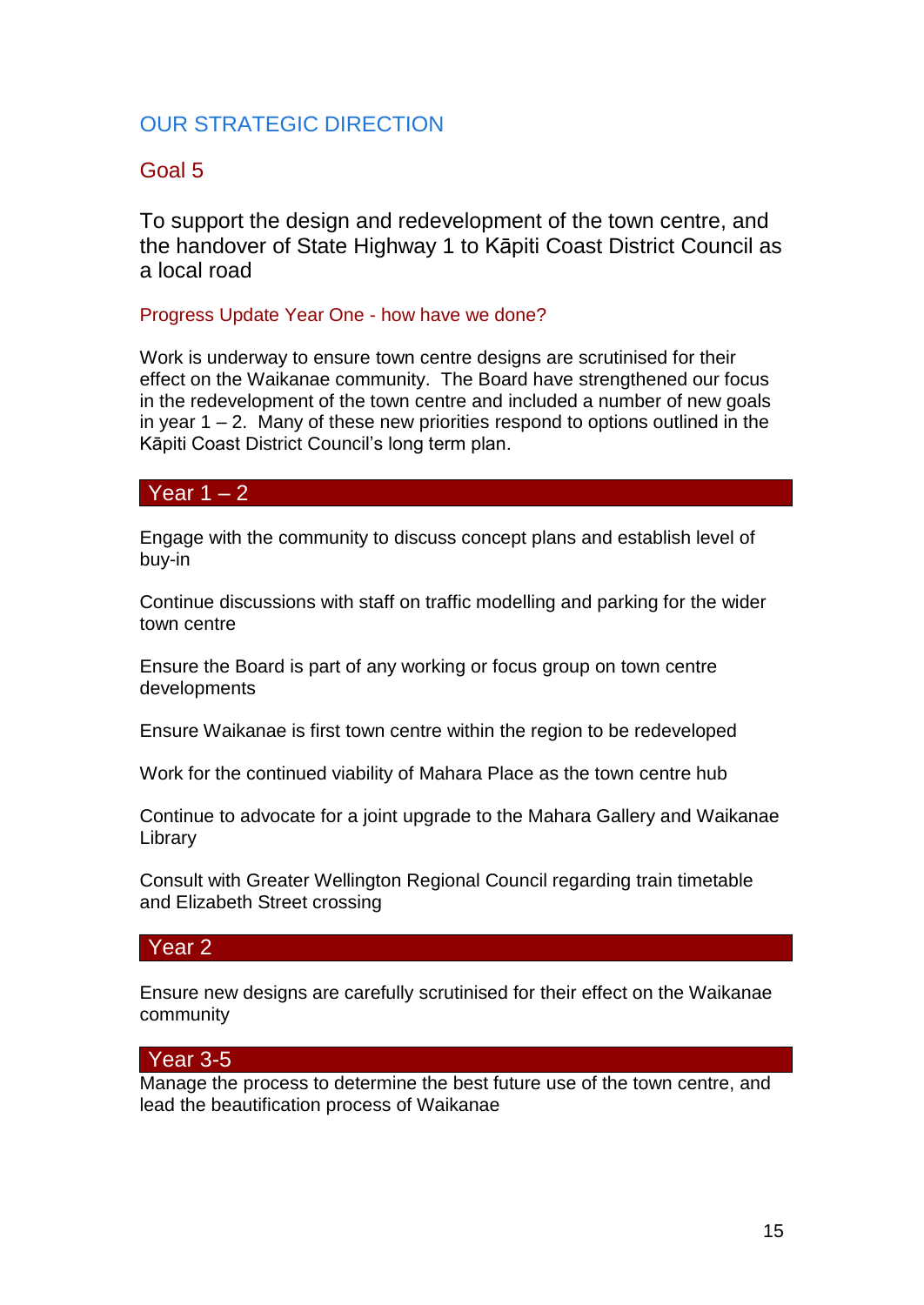- Effective community participation and buy-in for the design phase of the town centre
- Waikanae is the first town centre within the region to be redeveloped and developments are completed on time